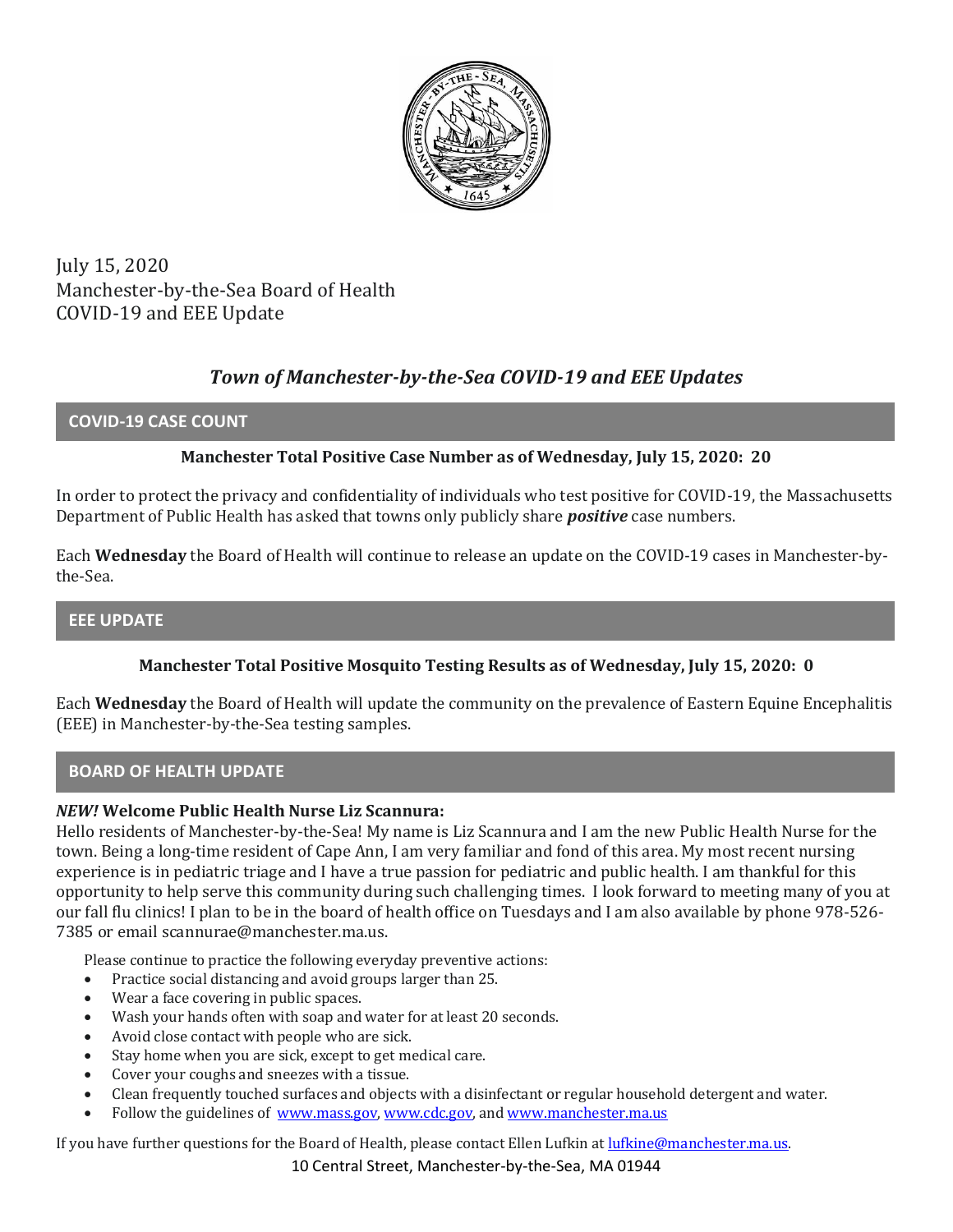

## **MANCHESTER-BY-THE-SEA COMMUNITY UPDATES**

- *NEW!* Governor Baker announced a new process for COVID-19 related business or workplace complaints. Residents or employees who wish to take steps to report a business or workplace that is non complaint with reopening standards and protocols may contact: Department of Labor Standards (DLS) [safepublicworkplacemailbox@mass.gov,](mailto:safepublicworkplacemailbox@mass.gov) COVID-19 Hotline 211 or the Manchester Board of Health BOH [Complaint Form](http://manchester.ma.us/DocumentCenter/View/3278/Complaint-Form-2019-1)
- *NEW!* BOH Nurse is reminding residents that well-child visits are essential during COVID-19. Please talk to your child's doctor about how to stay on track with vaccines and well visits during this time. [CDC Well Child](https://www.cdc.gov/vaccines/parents/why-vaccinate/well-child-visits.html)
- *NEW!* The next Concert in Masconomo Park is Tuesday, July 21, 2020 at 6 p.m. This summer, due to COVID-19, some new modifications are in place for public safety. Attendees will need to preregister at [2020](https://manchesterma.myrec.com/info/activities/program_details.aspx?ProgramID=29989)  [Concerts in the Park.](https://manchesterma.myrec.com/info/activities/program_details.aspx?ProgramID=29989)
- *NEW!* Summer Fun for Kids with the Manchester Police Department. Come meet officers from the Manchester PD and have a treat! Next event is Wednesday, July 22<sup>nd</sup> from 9 a.m. – 10 a.m. at the Laughing Gull.
- On Monday, July 6, 2020 the Governor moved MA to Phase 3 of reopening. To view the current state guidelines please visi[t www.mass.gov](http://www.mass.gov/)
- Town Hall has resumed normal operating hours. Monday-Wednesday 8:30 a.m. 5 p.m. and Thursday 8:30 a.m. – 6:30 p.m. A mask is required when entering Town Hall.
- Visit the Business Guide on the Town website to find hours and services offered by our local retail and food businesses[. Manchester Business Guide](http://manchester.ma.us/728/Business)
- 2020 Mosquito Control Plan can be found [here.](https://www.nemassmosquito.org/home/pages/manchester-sea) Opt-out instructions can be found [here.](http://manchester.ma.us/DocumentCenter/View/3214/2020-Process-To-Exclude-Property-From-Mosquito-Spraying)
- MBTS Phase 3 of Reopening Parks and Beaches is currently in effect. Phase 3 allows resident only, daily beach access for sunbathing and swimming. Please read these guidelines prior to your park or beach visit a[t www.manchester.ma.us](http://manchester.ma.us/)
- July 3<sup>rd</sup> fireworks are tentatively rescheduled for September 4<sup>th</sup> (Rain date: September 6<sup>th</sup>). More details to come in the weeks ahead.
- MA issued new grocery store guidance on April 7, 2020 limiting occupancy to 40% including employees.
- The Manchester Affordable Housing Trust (MAHT), in collaboration with Action, Inc., a Gloucester-based human and social services agency, is offering short-term rental housing payment assistance to income eligible Manchester residents in response to job and income loss related to the COVID-19 pandemic. Contact Action, Inc. at 978-282-1000 or live chat at [Actioninc.org](https://actioninc.org/) for assistance.
- DPW has made an update to trash collection guidelines due to COVID-19. All trash must be ENTIRELY contained within a tied orange bag. Nothing must be sticking out.
- 10 Central Street, Manchester-by-the-Sea, MA 01944 • The Manchester Police Department and Council on Aging are assisting residents who need delivery of local groceries and prescriptions. To make a request please contact the Police Department at (978)526-1212